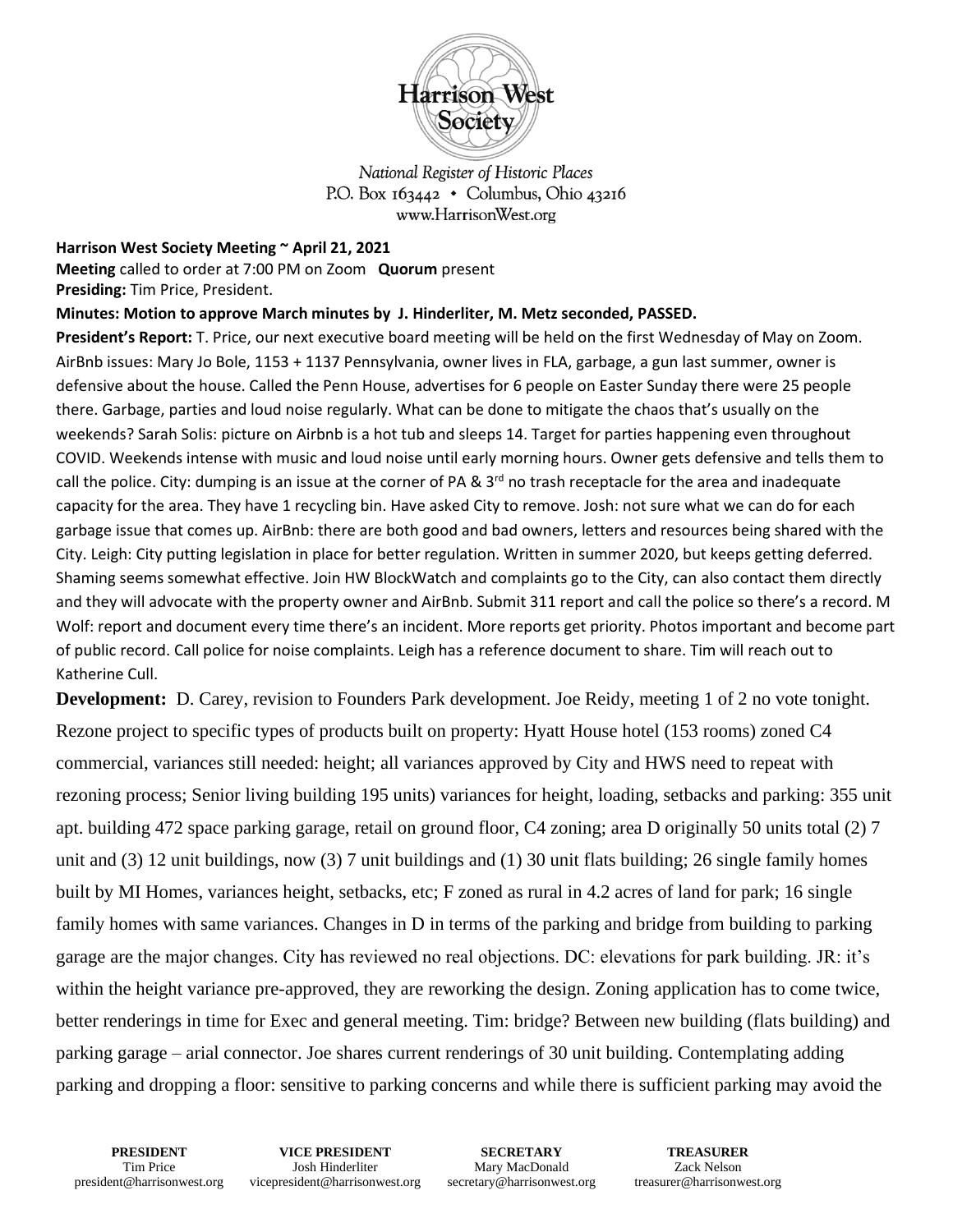bridge. Wightman: ground level or elevated? Elevated walkway. M. Metz: Perry and 4<sup>th</sup> both used for excess parking and traffic, opposes a Perry  $\& 4<sup>th</sup>$  exit to the neighborhood.

**Treasurer's Report:** Z. Nelson**,** the cash that we were holding for HWA has been transferred to their account, our current balance is \$7,122.17. Insurance payment submitted (\$668). [treasurer@harrisonwest.org.](mailto:treasurer@harrisonwest.org)

**Harrison West Arts:** L. Oldershaw: feedback on art compiled and commentary submitted to A. Pierce.

Waiting for 501c3 certification but under review. Partnering with Columbus Landmarks to do an Art & Architecture Tour.

**Parks:** B. Mangia, not much. Try to do a Side by Side park cleanup on the 28<sup>th</sup> from 6-7:30. Need help

adopting beds, or you can volunteer to do cleanup work independently, just email Bob. Email

[parks@harrisonwest.org.](mailto:parks@harrisonwest.org) Clean up after dogs! Thanks to Sam and Tania for weeding at the park. Metz: Harrison

West Park at 4<sup>th</sup> and Perry, Ruth has spent 11-12 hours removing invasive plants from the raised bed, source 50

bags of mulch with intent to mulch raised bed and center island, may have extra mulch. Bob will let Rec and

Parks know that mulch was acquired. Mulch needed for playground.

**Membership:** A. Keener, no update. [membership@harrisonwest.org](mailto:membership@harrisonwest.org)

**Communications:** B. Waldmann-Hinderliter, staying on until a replacement is found, but moving on. IBS

electronics recycling drive on Friday, tomorrow is Earth Day. [communication@harrisonwest.org.](mailto:communication@harrisonwest.org)

**Social:** Open[. social@harrisonwest.org.](mailto:social@harrisonwest.org)

**Short North Foundation:** J. Hinderliter. Stepping down from VP, make sure someone is in place, staying on as SNF representative. Permanent rainbow sidewalk art installation.

**Block Watch**: L. Oldershaw, Ofc Smith: 4 thefts (bikes/tools), 3 burglaries, 2 stolen cars (1 recovered) increase

in catalytic converter thefts. Slip lane across Olentangy River Rd. Harvey Miller has written a letter to send to

the people. Goal: get rid of the slip lane. Can we reach out to Nationwide since it's their development? Submit

311 requests about it too. **Motion by D. Carey to send the letter to the City, second by B. Mangia. PASSED.**

Send to Public Service Department. Issues or questions please contact [blockwatch@harrisonwest.org](mailto:blockwatch@harrisonwest.org) or go to

Harrison West Block Watch on Facebook.

**Open Forum:** Ruder: Westminster Thurber found a pond under their new site. Taking swimming pool off the roof. Brenn: stepping down to help redistricting efforts. Will be map-making and define communities and gathering places. Looking for all interested parties. Zack: still looking for a Treasurer replacement. Nomination process: will discuss at next Exec Mtg. Nominating Committee reports at this meeting and nominations from the floor in May. Any Rumpke yard waste issues? They are very inconsistent. M Mac: Sky bridge is awful. Prefer to have them park the development. Josh: on E. side of Perry not sure what is being installed, but tree lawn has been dug up and destroyed the curbs. Further north on the east side the curbs are pretty much gone.

## **Meeting adjourned 8:19PM. T.Price motion to adjourn second by Z. Nelson ADJOURNED.**

**Present:** Eric Alessandrini, Michael Amicon, Mary Jo Bole, Eric Bringardner, David Carey, Robert Doult, Josh Hinderliter, Steve Hornyak, Jeffrey Jablonka, Annie Keener, Mary MacDonald, Bob Mangia, Michael Metz,